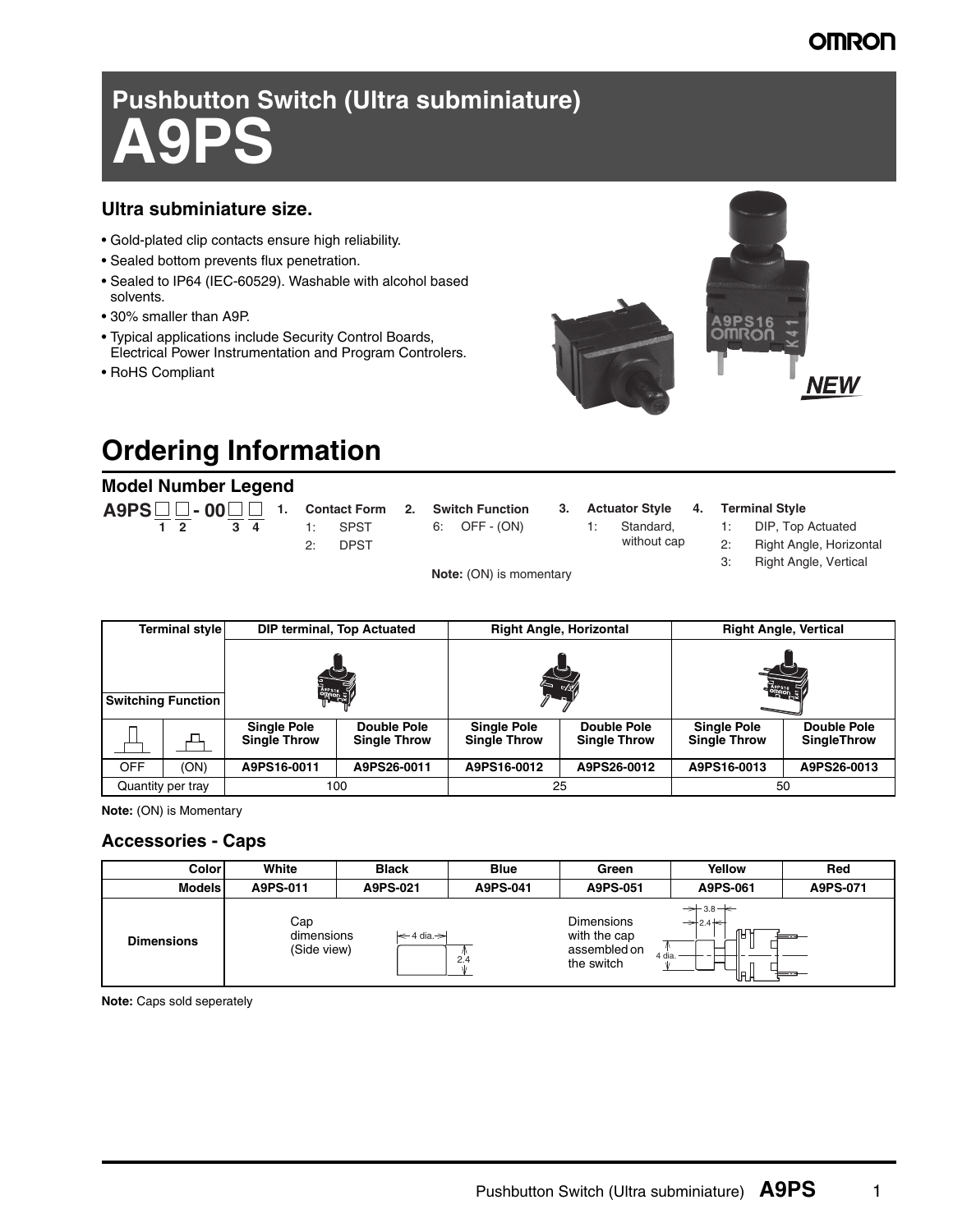# **Specifications**

| <b>Switching capacity</b>         | 100mA @ 28 VAC/VDC                                                       |
|-----------------------------------|--------------------------------------------------------------------------|
| Minimum Permissible Load          | 0.1 µA @ 20 mVAC/mVDC                                                    |
| <b>Operating force</b>            | 500 gf max. (4.9 N max.)                                                 |
| <b>Insulation resistance</b>      | 500 M $\Omega$ min. (Initial value)                                      |
| Contact resistance                | 80 m $\Omega$ max (Initial value)                                        |
| <b>Dielectric strength</b>        | 500 VAC for 1 min. between terminals, between terminals and ground       |
| <b>Vibration resistance</b>       | Malfunction: 10 to 55Hz, 1.5-mm double amplitude                         |
| <b>Shock resistance</b>           | Malfunction: 500m/s <sup>2</sup> min.                                    |
| Life expectancy                   | Mechanical: 50,000 operations min.<br>Electrical: 50,000 operations min. |
| Ambient operating temperature     | -20 to 80 $\degree$ C (at 60% RH max.) with no icing or condensation     |
| <b>Ambient operating humidity</b> | 45% to 85% RH (at 5 to 35°C)                                             |
| Weight                            | 0.3 <sub>g</sub>                                                         |

# **Engineering Data**

**Note:** Unless otherwise specified, all units are in millimeters.

## ■ **PCB Layout (Top view)**













(3)

 $\left(6\right)$ <sub>0</sub>

5.08  $Six-0.6^{+0.1}$  dia.

# ■ Switching Function / Internal Connections

|                                               |            | <b>Switching Functions</b> |     |          |  |  |  |
|-----------------------------------------------|------------|----------------------------|-----|----------|--|--|--|
| <b>Single Pole</b><br><b>Single ThrowType</b> |            |                            | (3  | (3       |  |  |  |
| <b>Double Pole</b><br><b>Single ThrowType</b> | <b>OFF</b> | (ON)                       | (3) | (3<br>(6 |  |  |  |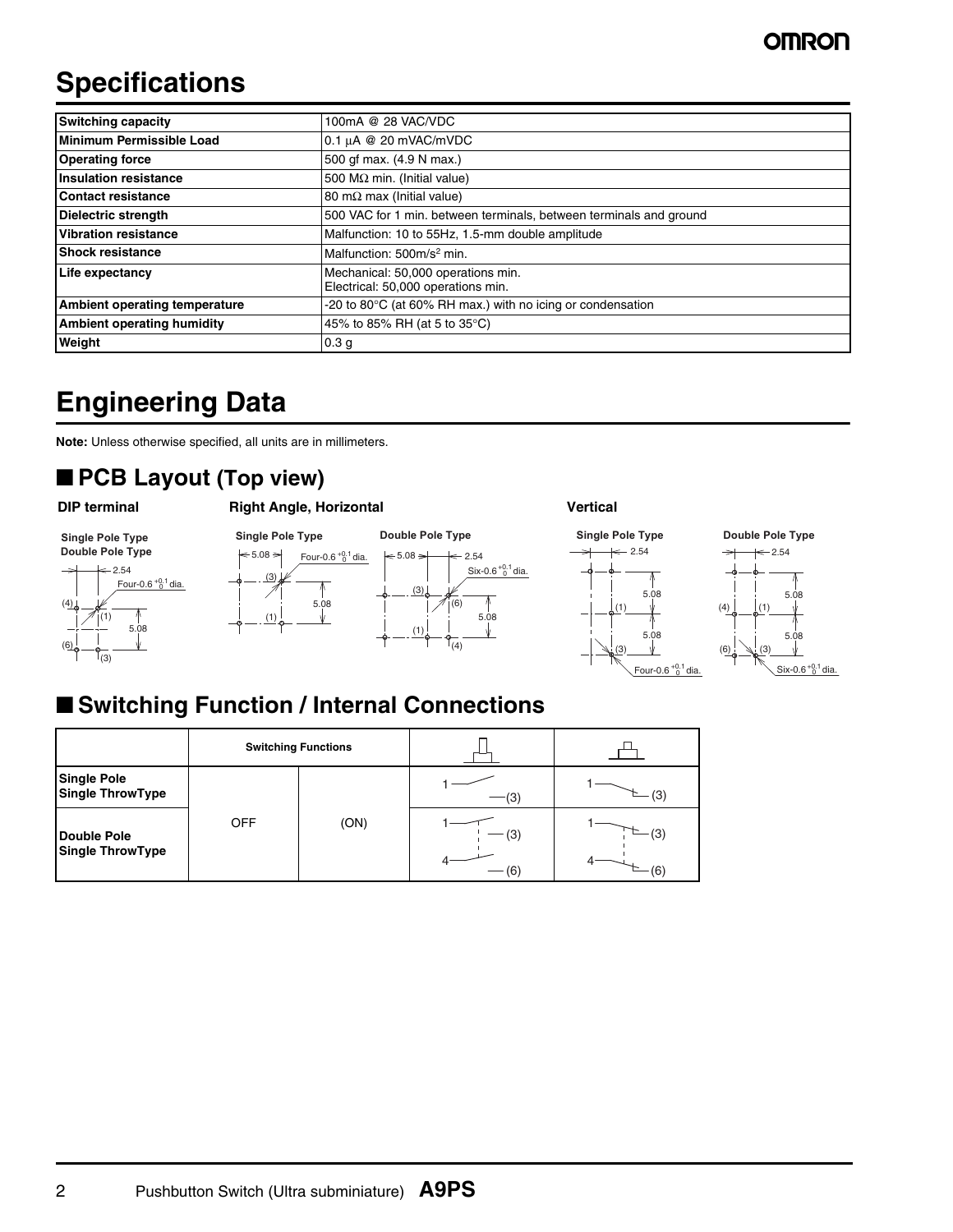# **Dimensions**

### **DIP terminal**



**Note:** NO.(4) and (6) terminals in the Single Pole models are dummys to support the Switch case.

### **Right Angle**



### **Vertical Mount**

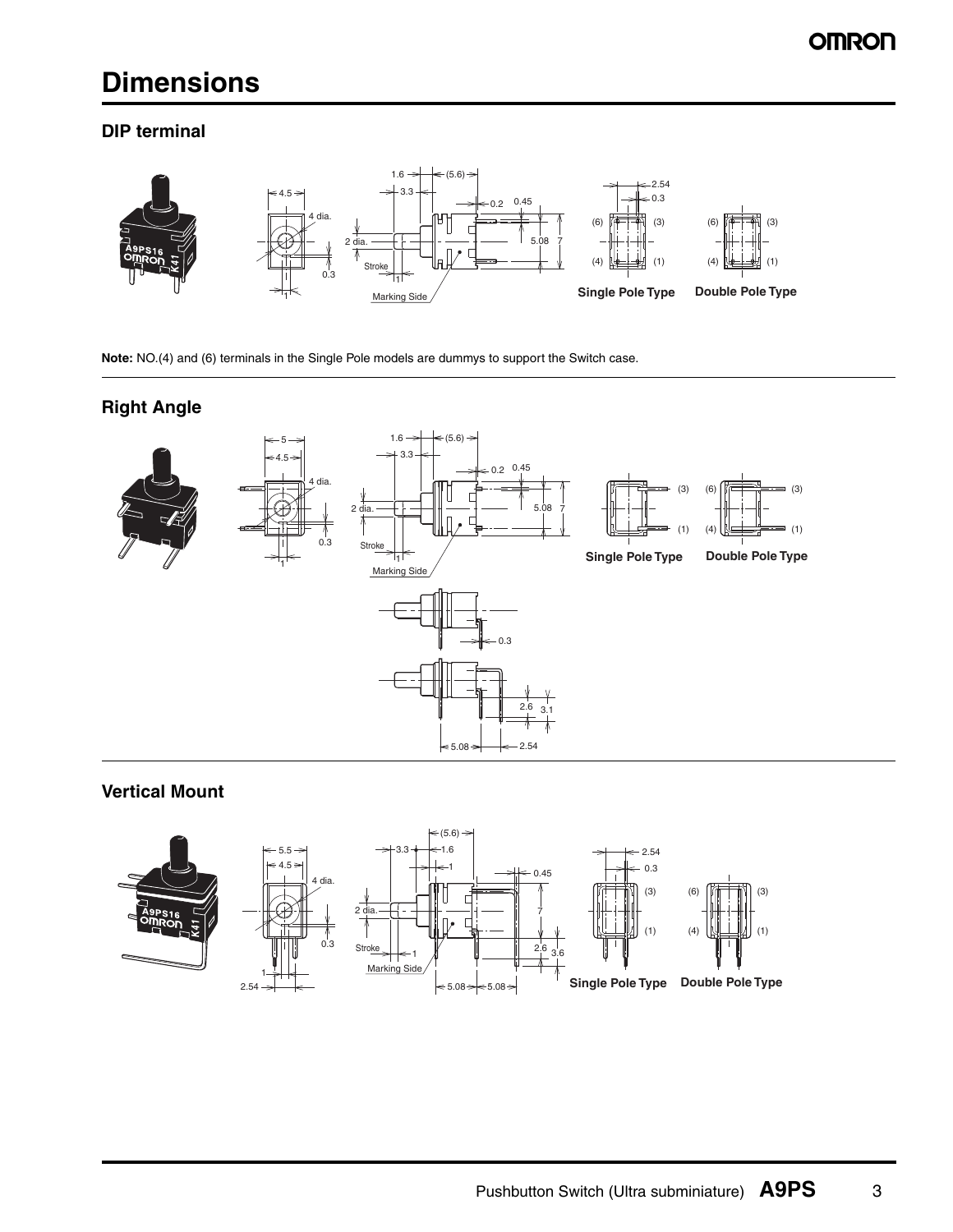# **Precautions**

### ■ **Correct Use**

### **Soldering**

Observe the following conditions when soldering the Pushbutton Switch.

### **Automatic Soldering Bath**

Soldering temperature: 260°C max. (Preheating: 100°C 120 s) Soldering time: 5 s max.

### **Manual Soldering**

Soldering temperature: 350°C at the tip of the soldering iron. Soldering time: 3 s max.

### **Washing**

Apply alcohol based solvents to clean.

Do not clean the switch immediately after soldering. Wait for at least five minutes after soldering before cleaning.

Ultrasonic cleaning is not available dip into the switch washing agents for two minute maximum.

### **Using Flux**

Making mistakes in the type of flux or in the amount or method in which it is applied can cause flux to enter the interior of the Switch, with adverse effects on Switch performance. Assess the proper flux, conditions, and methods prior to using it.

### **Environment for Storage and Use**

To prevent discoloration of the terminals and other problems during storage, do not store the switch in locations subject to the following conditions.

- **1.** High temperatures or humidity
- **2.** Corrosive gases
- **3.** Direct sunlight

Also, the switch is not waterproof or splash-resistant. Do not install or use the switch in locations that are subject to contact with water.

Do not subject the switch to freezing or condensation.

### ■ **Cautions**

Use the Pushbutton Switch within the rated voltage and current ranges, otherwise the Pushbutton Switch may have a shortened life expectancy, radiate heat, or burn out. This particularly applies to the instantaneous voltages and currents when switching.

### **Handling**

Do not apply excessive operating force to the Switch. Otherwise the Switch may be damaged or deformed, and the switch mechanism may malfunction as a result. Apply an operating force not exceeding 1,000 gf (9.8 N). Apply the operating load from the top of the actuator. Do not apply a load from an angle or from above the actuator. Doing so may deform the Switch contact.

### ■ **RoHS Compliant**

The "RoHS Compliant" designation indicates that the listed models do not contain the six hazardous substances covered by the RoHS Directive.

Reference: The following standards are used to determine compliance for the six substances.

| Lead:                | 1,000 ppm max. |
|----------------------|----------------|
| Mercury:             | 1,000 ppm max. |
| Cadmium:             | 100 ppm max.   |
| Hexavalent chromium: | 1,000 ppm max. |
| PBB:                 | 1,000 ppm max. |
| PBDE:                | 1,000 ppm max. |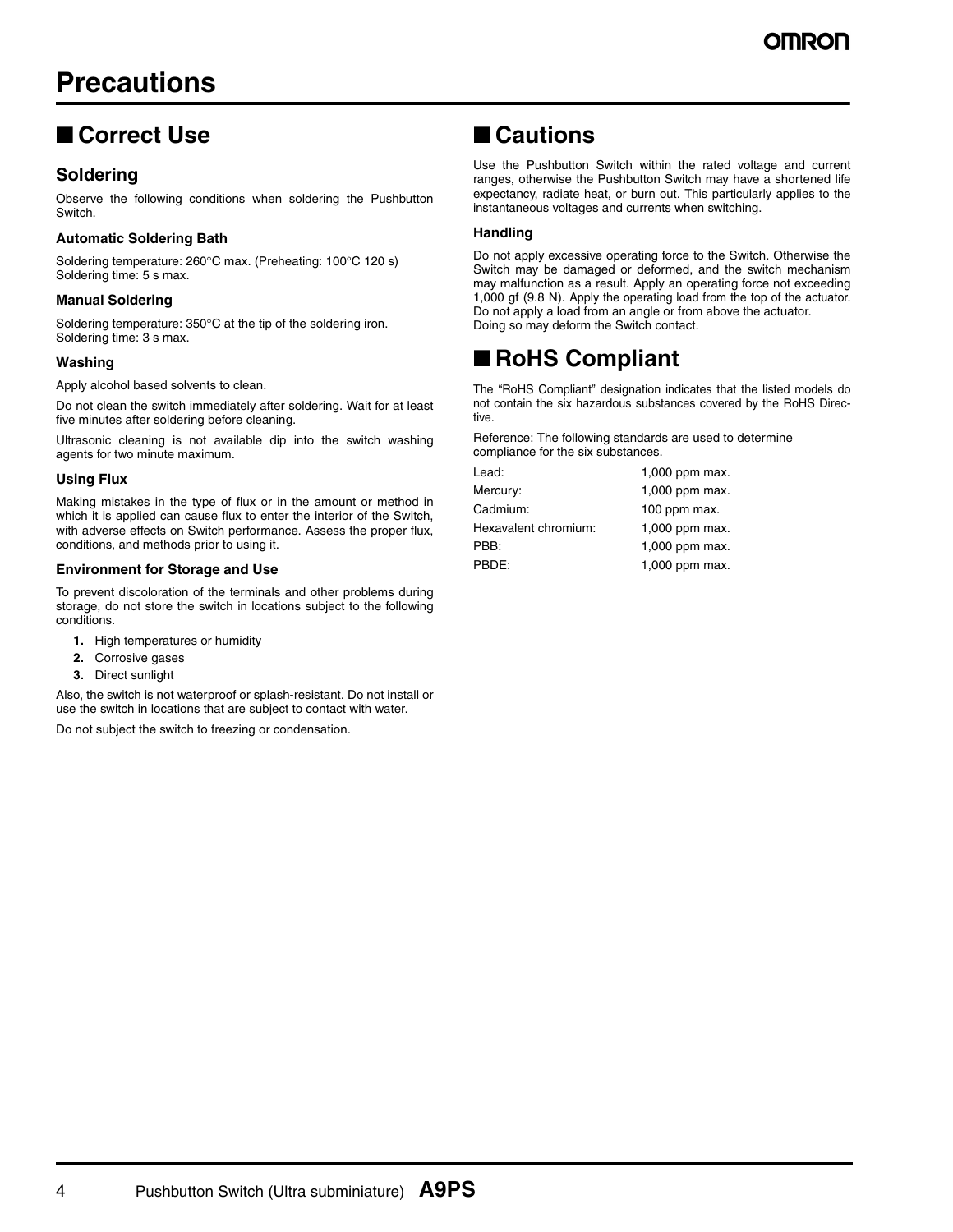### **OMRON**

|                                                                                                                 |  |  |  |      |  |  |                                                                                           |   |                                          |        |  |                       |                                     |  |          | <b>MEMO</b>                            |
|-----------------------------------------------------------------------------------------------------------------|--|--|--|------|--|--|-------------------------------------------------------------------------------------------|---|------------------------------------------|--------|--|-----------------------|-------------------------------------|--|----------|----------------------------------------|
|                                                                                                                 |  |  |  |      |  |  |                                                                                           |   |                                          |        |  |                       |                                     |  |          |                                        |
|                                                                                                                 |  |  |  |      |  |  |                                                                                           |   | .                                        |        |  |                       |                                     |  |          |                                        |
|                                                                                                                 |  |  |  |      |  |  |                                                                                           |   | .                                        |        |  |                       |                                     |  |          |                                        |
|                                                                                                                 |  |  |  |      |  |  |                                                                                           |   | -----------------                        |        |  |                       |                                     |  |          | $\Box$                                 |
| $H \rightarrow -1$                                                                                              |  |  |  |      |  |  | コーヒキ                                                                                      |   | ヨーヒ                                      | $+ +$  |  |                       |                                     |  |          | - -                                    |
|                                                                                                                 |  |  |  |      |  |  |                                                                                           |   | 그 나라 그는 나라 나라 그는 바라 그는 데                 |        |  |                       |                                     |  |          | - 4                                    |
|                                                                                                                 |  |  |  |      |  |  |                                                                                           |   |                                          |        |  |                       |                                     |  |          |                                        |
|                                                                                                                 |  |  |  |      |  |  | $\blacksquare$ $\blacksquare$ $\blacksquare$ $\blacksquare$ $\blacksquare$ $\blacksquare$ |   |                                          |        |  |                       |                                     |  |          | $\mathbf{1}$                           |
| トコード キオコニヒキコ                                                                                                    |  |  |  |      |  |  |                                                                                           |   | フロ セオ コニヒ キココロ セオ コニヒ キ                  |        |  |                       |                                     |  |          | ロコ                                     |
|                                                                                                                 |  |  |  |      |  |  |                                                                                           |   |                                          |        |  |                       |                                     |  |          | - 4                                    |
|                                                                                                                 |  |  |  |      |  |  |                                                                                           |   |                                          |        |  |                       |                                     |  |          |                                        |
|                                                                                                                 |  |  |  |      |  |  |                                                                                           |   |                                          |        |  |                       |                                     |  |          | $\mathcal{L}$                          |
|                                                                                                                 |  |  |  |      |  |  |                                                                                           |   | .                                        |        |  |                       |                                     |  |          | $\mathcal{L}(\mathcal{L})$             |
|                                                                                                                 |  |  |  |      |  |  |                                                                                           |   | + + - - - + - - - + + - -                |        |  |                       |                                     |  |          | $\vdash$ +                             |
|                                                                                                                 |  |  |  |      |  |  |                                                                                           |   | <u>. 1 . J . L 1 . J . J . 1 . J . J</u> |        |  |                       |                                     |  |          | $\Box$                                 |
|                                                                                                                 |  |  |  |      |  |  |                                                                                           |   |                                          |        |  |                       |                                     |  |          |                                        |
|                                                                                                                 |  |  |  |      |  |  |                                                                                           |   |                                          |        |  |                       |                                     |  |          | $\vert \vert$                          |
| F TH                                                                                                            |  |  |  |      |  |  |                                                                                           | 主 | ヨニロ                                      | $\top$ |  |                       |                                     |  |          | - 1                                    |
|                                                                                                                 |  |  |  |      |  |  |                                                                                           |   | ニセ キュニヒ ヒキュニヒ ヒキュニヒ                      |        |  |                       |                                     |  |          | $= 4$                                  |
|                                                                                                                 |  |  |  |      |  |  |                                                                                           |   |                                          |        |  |                       |                                     |  |          |                                        |
|                                                                                                                 |  |  |  |      |  |  |                                                                                           |   |                                          |        |  |                       |                                     |  |          | $\sim$ 1.                              |
|                                                                                                                 |  |  |  | 三日丁丁 |  |  |                                                                                           |   | フロ ロ ゴ コ コ ロ エ コ コ ロ エ ゴ コ ロ ロ エ         |        |  |                       |                                     |  |          | - 1                                    |
| ト - - - - + - - - - + - - - - + - - - + - - - + - - - + - - - + - - - + -                                       |  |  |  |      |  |  |                                                                                           |   |                                          |        |  |                       |                                     |  | $+ + -1$ | - -                                    |
|                                                                                                                 |  |  |  |      |  |  |                                                                                           |   |                                          |        |  |                       |                                     |  |          |                                        |
|                                                                                                                 |  |  |  |      |  |  |                                                                                           |   |                                          |        |  |                       |                                     |  |          | $\mathcal{L}$                          |
|                                                                                                                 |  |  |  |      |  |  |                                                                                           |   | .                                        |        |  |                       |                                     |  |          | T T                                    |
| $\vdash \dashv \dashv \vdash$                                                                                   |  |  |  |      |  |  |                                                                                           |   | + + - - - + - - - + + - - -              |        |  | $\vdash$ + + $\vdash$ |                                     |  |          | $-++$                                  |
|                                                                                                                 |  |  |  |      |  |  |                                                                                           |   | <u>LIL LA LIL LA ALIL LA LILI</u>        |        |  |                       | $=$ $\perp$ $\perp$ $\perp$ $\perp$ |  |          | - 1                                    |
|                                                                                                                 |  |  |  |      |  |  |                                                                                           |   |                                          |        |  |                       |                                     |  |          |                                        |
|                                                                                                                 |  |  |  |      |  |  |                                                                                           |   |                                          |        |  |                       |                                     |  |          |                                        |
|                                                                                                                 |  |  |  |      |  |  |                                                                                           |   |                                          |        |  |                       |                                     |  |          | - 1                                    |
|                                                                                                                 |  |  |  |      |  |  |                                                                                           |   |                                          |        |  |                       |                                     |  |          |                                        |
|                                                                                                                 |  |  |  |      |  |  |                                                                                           |   |                                          |        |  |                       |                                     |  |          |                                        |
|                                                                                                                 |  |  |  |      |  |  |                                                                                           |   |                                          |        |  |                       |                                     |  |          | $\mathcal{L}$                          |
|                                                                                                                 |  |  |  |      |  |  |                                                                                           |   |                                          |        |  |                       |                                     |  |          | $\Box$                                 |
| $\vdash \dashv - \vdash$                                                                                        |  |  |  |      |  |  |                                                                                           |   | $- -+ + - - -+ - -+ + - - -$             |        |  |                       |                                     |  |          | $ -$                                   |
|                                                                                                                 |  |  |  |      |  |  |                                                                                           |   |                                          |        |  |                       |                                     |  |          |                                        |
|                                                                                                                 |  |  |  |      |  |  |                                                                                           |   |                                          |        |  |                       |                                     |  |          | $-1$ $-1$ $-1$                         |
| に コ 二 口 丁 丁 二 口                                                                                                 |  |  |  |      |  |  |                                                                                           |   |                                          |        |  |                       |                                     |  |          |                                        |
| トヨート                                                                                                            |  |  |  |      |  |  |                                                                                           |   | コーヒキヨーヒキキ                                |        |  |                       |                                     |  |          | - 1                                    |
| $\begin{array}{c} \downarrow \downarrow \downarrow \downarrow \downarrow \end{array}$                           |  |  |  |      |  |  |                                                                                           |   |                                          |        |  |                       |                                     |  |          | - キューニ キュ コーヒ キューニ トコ コーヒ キューニ トコ コーヒュ |
|                                                                                                                 |  |  |  |      |  |  |                                                                                           |   | ---------------------                    |        |  |                       |                                     |  |          | $\Box$ $\Box$                          |
| .                                                                                                               |  |  |  |      |  |  |                                                                                           |   | .                                        |        |  |                       |                                     |  |          | .                                      |
| トゴコロセ                                                                                                           |  |  |  |      |  |  |                                                                                           |   | ファキオファヒキコファキオファヒキ                        |        |  |                       |                                     |  |          | コーヒセオコニヒキ                              |
|                                                                                                                 |  |  |  |      |  |  |                                                                                           |   |                                          |        |  |                       |                                     |  |          |                                        |
|                                                                                                                 |  |  |  |      |  |  |                                                                                           |   |                                          |        |  |                       |                                     |  |          |                                        |
|                                                                                                                 |  |  |  |      |  |  |                                                                                           |   |                                          |        |  |                       |                                     |  |          | <b>Contract</b>                        |
|                                                                                                                 |  |  |  |      |  |  |                                                                                           |   |                                          |        |  |                       |                                     |  |          | $\sim$                                 |
| المساحدات المسامل بساحد المسامل بساحي بالمسامل المسامل بالسامل بالمسامل بالمسامل بالسامل بالمسامل بساحد المسامل |  |  |  |      |  |  |                                                                                           |   |                                          |        |  |                       |                                     |  |          |                                        |